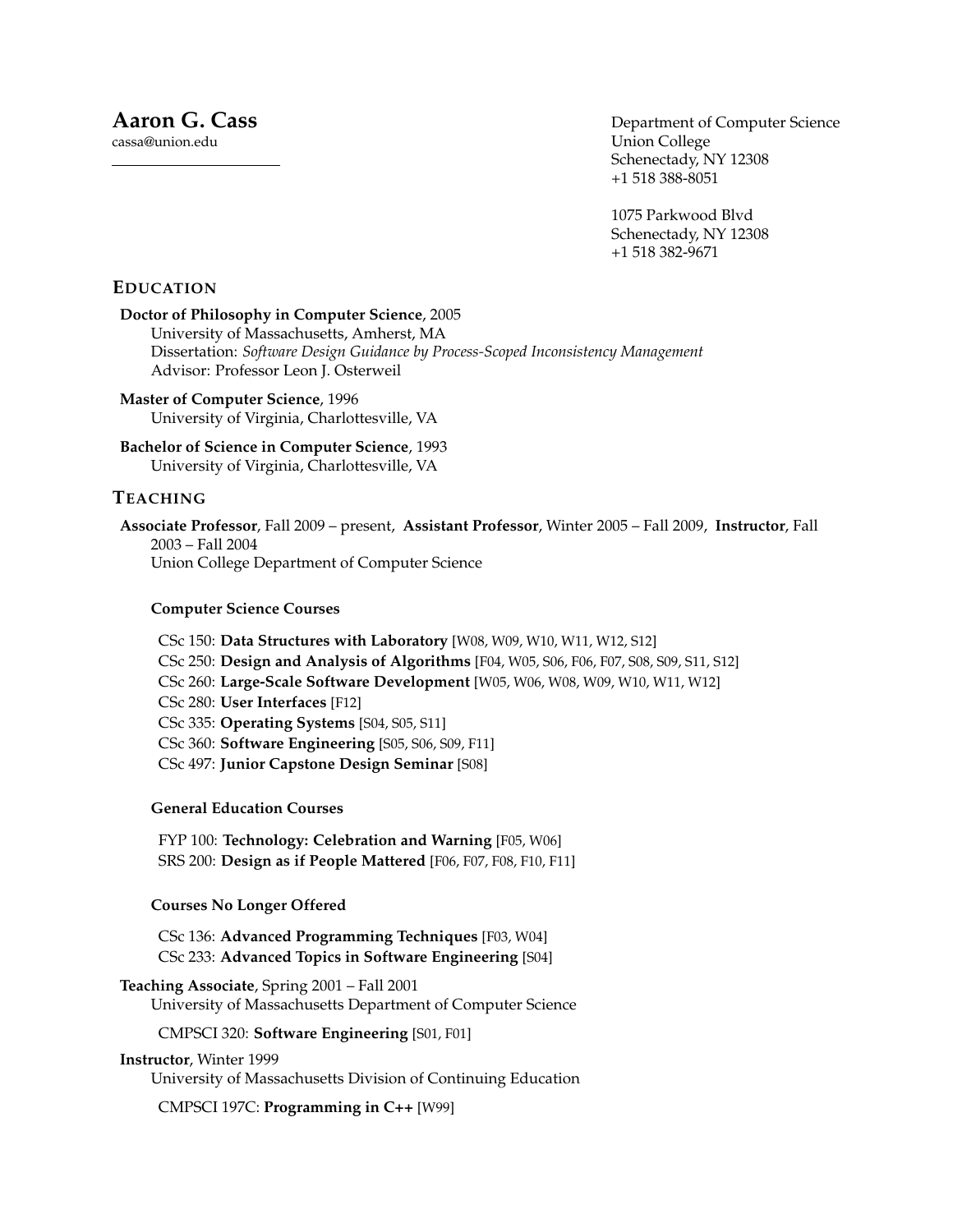# **STUDENT PROJECTS SUPERVISED**

### **Christopher Leveille**, Summer 2012 Wizard of Oz Robotic Face Control

#### **Erik Skorina**, Summer 2012

Torso and Other Additions for Union's Advanced Educational Robot *with Nick Webb and Shane Cotter*

## **Adam Burns**, 2012

Senior Project: *Mobile Intoxication Assessment Tool*

#### **Stephen Santise**, 2012

Senior Project: *Creating a Digital Fingerprint From Web Browsing History Alone*

## **Daniel Mendelsohn**, 2011 Senior Project: *Pedagogical Tool for Usabibility Science with Chris Fernandes and Jim Hedrick*

## **Daniel Mendelsohn**, Summer 2010

Implementing a universal electronic appliance interface for usability testing *with Chris Fernandes and Jim Hedrick*

# **Ramsey Steiner**, Summer 2010

Visualization of Cascading Selective Undo *with Chris Fernandes*

#### **Carley Jacobson**, Summer 2009, Spring 2010

Location Aware Undo in a Drawing Program *with Chris Fernandes*

#### **Steven Kassof**, 2010

Senior Project: *Producing Better Output From Finite State Verification Systems*

# **Zdenek Papez**, Summer 2009

Developed simulation of river development *with George Shaw*

# **Owen Heneghan**, 2009

Senior Project: *Wii Punch: Tracking and Gesture Recognition for 3D Game Environments*

### **Nickolas Potvin**, 2009

Senior Project: *A Pedagogical Tool for Usability Science with Chris Fernandes and Jim Hedrick*

#### **Eric Rizzi**, 2009

Senior Project: *Network Optimization Through Packet Peaking*

#### **Maria Tobin**, 2009

Senior Project: *Improving Photo Retrieval in a User's Browser History with Chris Fernandes*

# **Tomas Lev**, Summer 2008

Task Model Inference to Support Cascading Selective Undo *with Chris Fernandes*

# **Andrew MacKenzie**, Summer 2008

Developing software to evaluate voting mechanisms *with Bill Zwicker*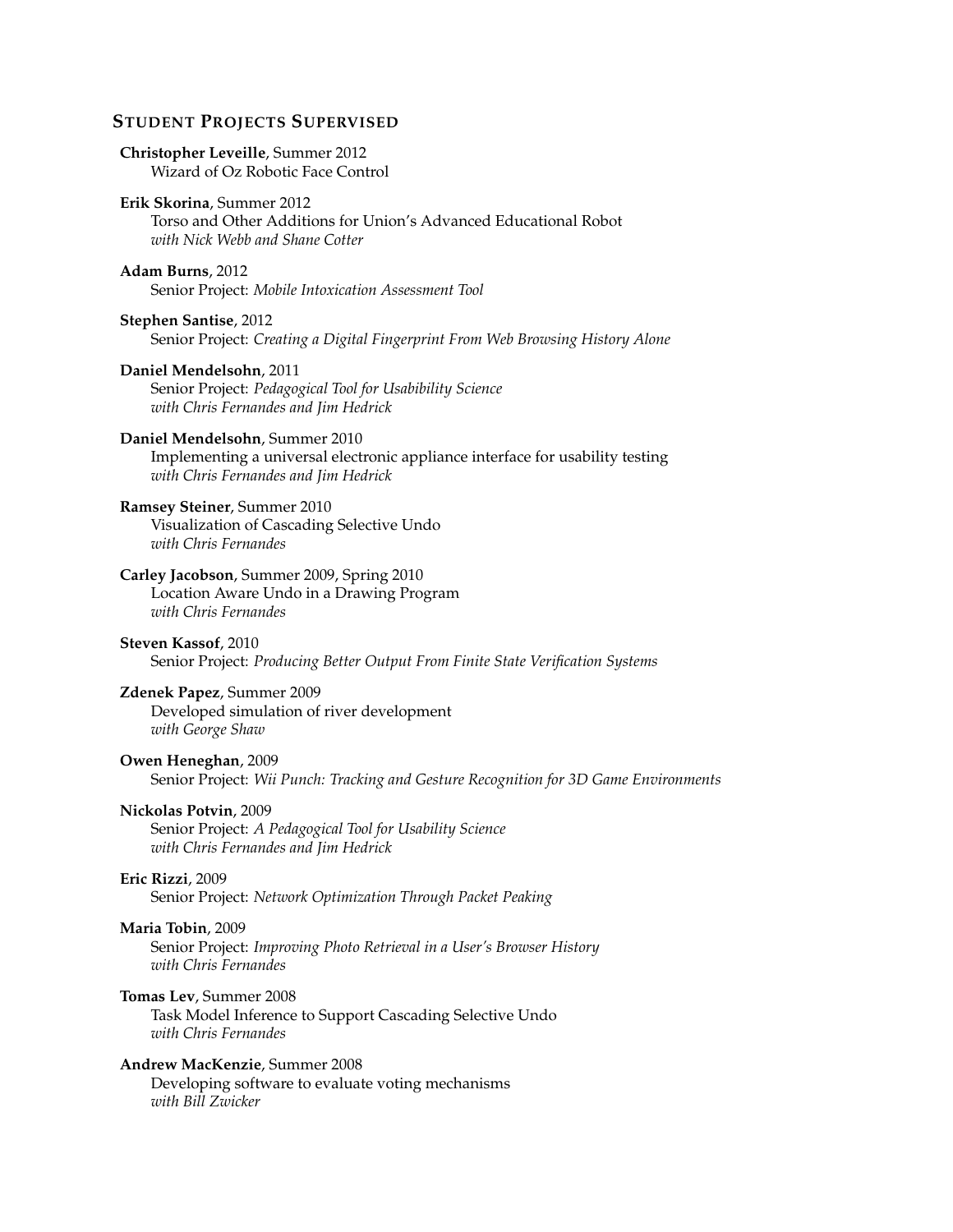**Nickolas Potvin**, Summer 2008 Implementing an electronic appliance interface for usability testing *with Chris Fernandes and Jim Hedrick* **Maria Tobin**, Summer 2008 Improving Photo Retrieval in a User's Browser History *with Chris Fernandes* **Jan Vratislav**, Summer 2007 Developed visualization approaches for cascading selective undo. *with Chris Fernandes* **Susan Beckhardt**, Summer 2006 Started development of user interface prototyping hardware for use in general education usability course. *with Chris Fernandes and Jim Hedrick* **Andrew Polidore**, Fall 2005 Developed experiments to evaluate undo mechanisms *with Chris Fernandes* **Vandana Bajaj**, 2006 Senior Project: *Software Design Guidance: A Study of its Effectiveness & Extensibility* **Kevin Jaquez**, 2006 Senior Project: *Teaching a Second Language: An Interactive Approach* **Matthew Korchinsky**, 2006 Senior Project: *Framework for Interactive Applications* **Vandana Bajaj**, Summer 2004, 2005 Helped design experiments for design guidance work. **Andrew Burke**, 2005 Senior Project: *The Generic Gaming Engine* **Cleveland Crosby**, 2005 Senior Project: *Web-Based TOEFL Reading Comprehension Assistance Site* **David Liepmann**, 2005 Senior Project: *Experimental Iterated Competition with Artificially Intelligent Go Agents* **Edward Maas**, 2005 Senior Project: *Transforming the e-Concordiensis* **RESEARCH Human-Computer Interaction Techniques**, Summer 2005 – present Collaborators: Chris Fernandes and Andrew Polidore (Union College)

- Developing mechanism for *cascading selective undo*, a new approach that supports undo in the face of dependencies between user actions.
- Developing experiments and user studies to evaluate user ability to predict behavior of selective and linear undo approaches.

## **Software Design Guidance**, August 1998 – present

Collaborators: Leon J. Osterweil (UMass) and Vandana Bajaj (Union College)

• Developing techniques for design guidance using constraints and relationships between design artifacts in Model-View-Controller designs.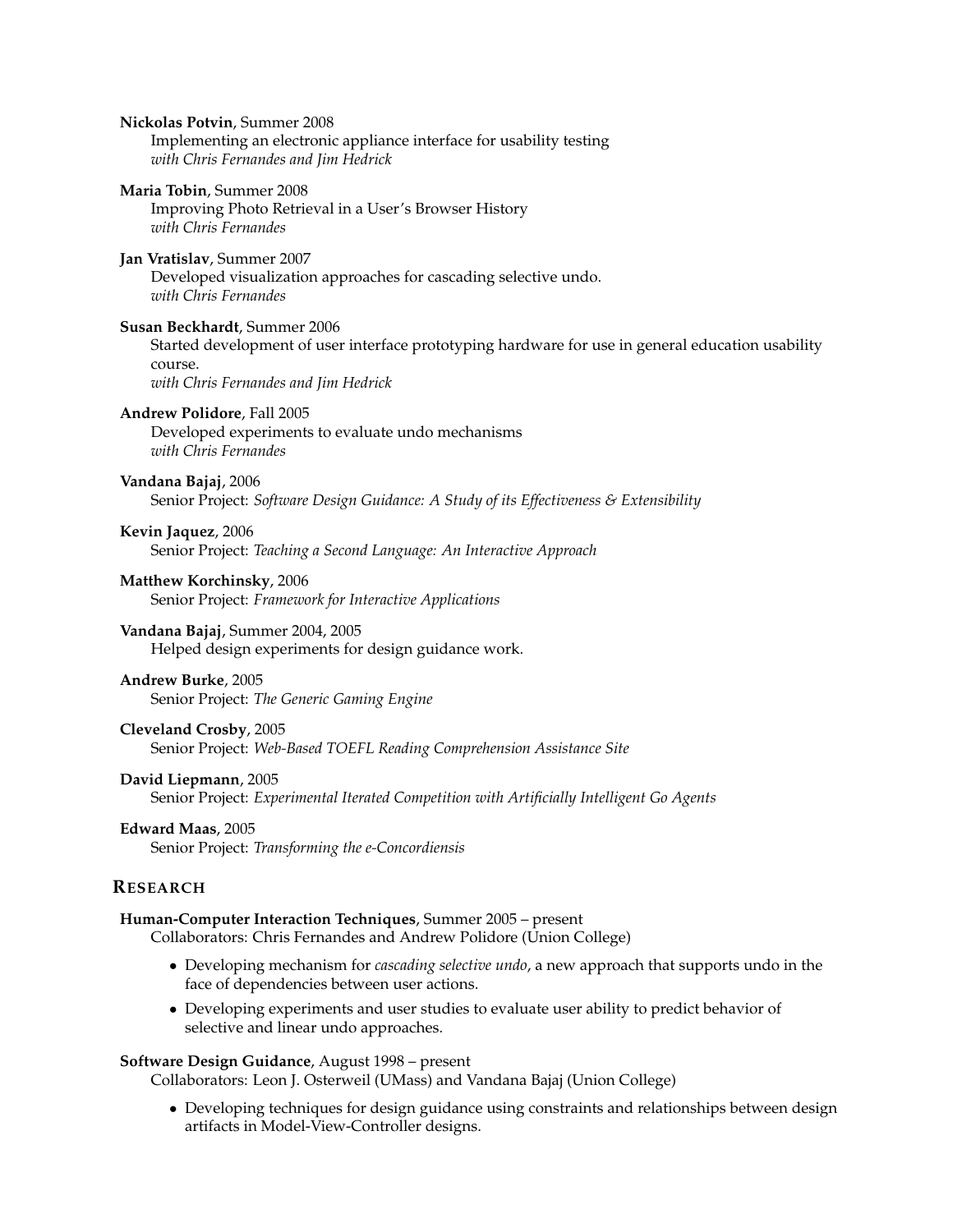- Extending techniques to other design patterns.
- Studying classification of design patterns based on the kinds of guidance we are likely to be able to give.

### **Software Process Technology**, August 1998 – present

Collaborators: Leon J. Osterweil (UMass), Barbara Lerner (Williams College and Mount Holyoke College), and other members of the Laboratory for Advanced Software Engineering Research (UMass)

- Developing ways to effectively model rework in software development and other processes.
- Developing and maintaining run-time infrastructure for Little-JIL process programming language.
- Developing and maintaining apparatus to support experiments that compare processes.
- Developed scheduling support for Little-JIL process programs.

# **Software Reuse, Reuse Certification, and Testing**, January 1994 – August 1995

Collaborators: John C. Knight (UVa)

- Investigated techniques for certification of reusable components and systems built from them.
- Developed techniques for tractably testing safety-critical systems.

## **User Interfaces and Virtual Reality**, May 1993 – September 1993

Collaborators: Randy Pausch (UVa)

• Built a virtual reality simulation of a hopping robot integrating a realistic physical model.

## **Databases and Automatic Theorem Proving**, January 1992 – September 1992

Collaborators: John Pfaltz (UVa)

- Built a system that combined a database system and an automatic theorem proving system to support large axiom sets.
- Built a system for displaying and manipulating military battlefield database information on a map of the battlefield.

# **OTHER EMPLOYMENT**

**Senior Software Engineer**, Fall 1995 – Summer 1998 Motorola Cellular Infrastructure Group, Arlington Heights, IL

### **Summer Intern**, Summer 1994

Motorola Cellular Infrastructure Group, Arlington Heights, IL

# **PUBLICATIONS**

Authors in italics are undergraduate student co-authors.

### **Refereed Papers Published in Conferences and Workshops**

- **Aaron G. Cass**, Kristina Striegnitz, Nick Webb, and *Venus Yu*. Exposing real-world challenges using hri in the wild. In *Proceedings of the Fourth Workshop on Public Space Human-Robot Interaction at International Conference on Human-Computer Interaction with Mobile Devices and Services*, 2018. Barcelona, Spain
- **Aaron G. Cass**, *Eric Rose*, Kristina Striegnitz, and Nick Webb. Determining appropriate first contact distance: trade-offs in human-robot interaction experiment design. In *Workshop on Designing and Evaluating Social Robots for Public Settings at the IEEE/RSJ International Conference on Intelligent Robots and Systems (IROS 2015)*, 2015. Hamburg, Germany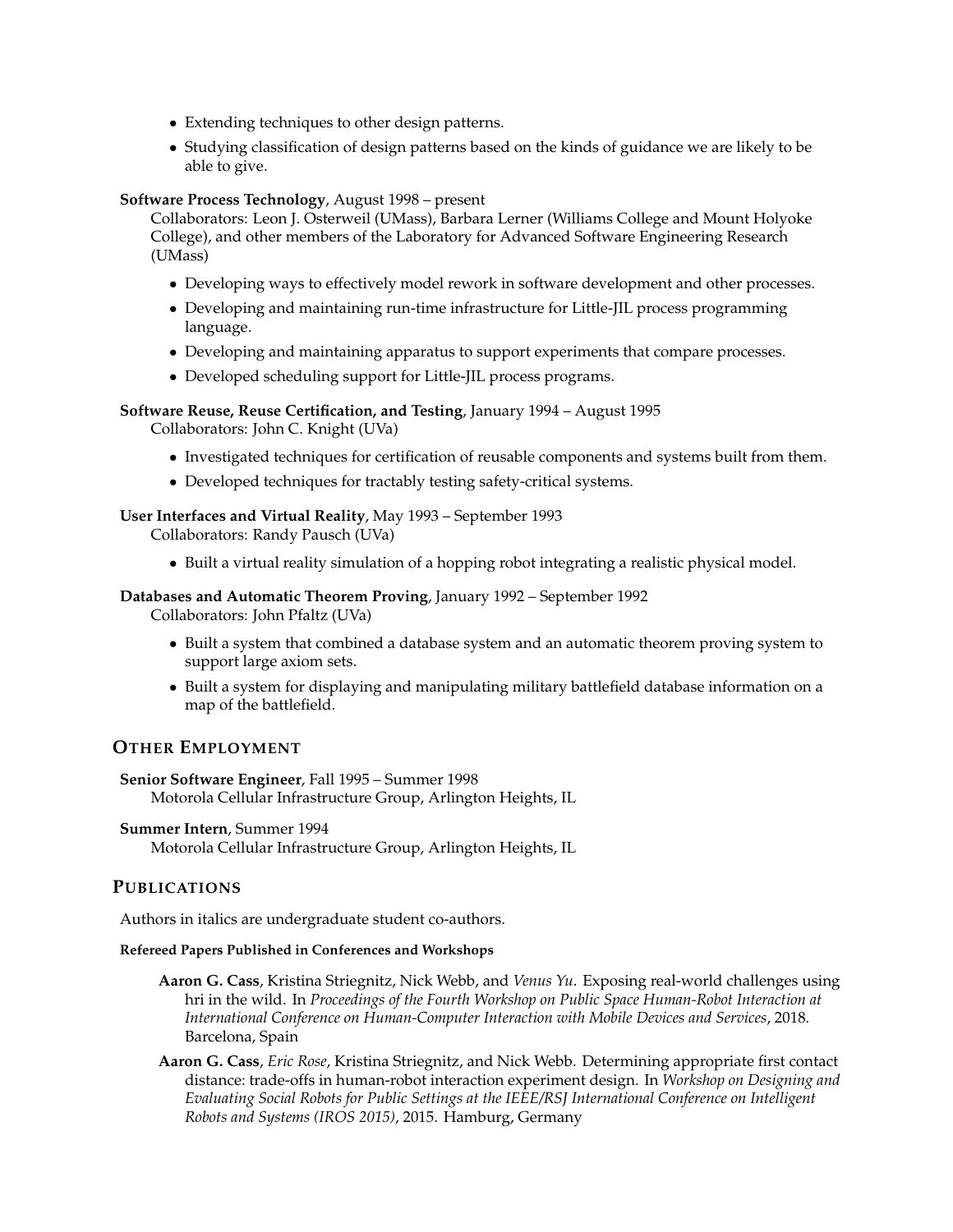- **Aaron G. Cass**, Leon J. Osterweil, and Alexander Wise. A pattern for modeling rework in software development processes. In *Proceedings of the International Conference on Software Process*, May 2009. Vancouver, Canada
- **Aaron G. Cass** and Chris S. T. Fernandes. Simulated Conference Submissions: A technique to improve student attitudes about writing. In *Proceedings of the Frontiers in Education Conference*, October 2008. Saratoga Springs, NY
- **Aaron G. Cass** and Chris S. T. Fernandes. Using task models for cascading selective undo. In *Proceedings of the International Workshop on Task Models & Diagrams for User Interface Design (TAMODIA) 2006*, October 2006. Hasselt, Belgium. Also appears in Lecture Notes in Computer Science 4385, Coninx, Luyten, Schneider (Eds.)
- **Aaron G. Cass**, Chris S. T. Fernandes, and *Andrew Polidore*. An empirical evaluation of undo mechanisms. In *Proceedings of NordiCHI 2006*, October 2006. Oslo, Norway
- **Aaron G. Cass** and Leon J. Osterweil. Process support to help novices design software faster and better. In *Proceedings of the Automated Software Engineering Conference*, November 2005. Long Beach, CA
- **Aaron G. Cass** and Chris S. T. Fernandes. Modeling dependencies for cascading selective undo. In *Proceedings of the IFIP INTERACT 2005 Workshop on Integrating Software Engineering and Usability Engineering*, September 2005. Rome, Italy
- **Aaron G. Cass**, Stanley M. Sutton Jr., and Leon J. Osterweil. Formalizing rework in software processes. In *Proceedings of the Ninth European Workshop on Software Process Technology*, September 1–2, 2003. Helsinki, Finland
- **Aaron G. Cass** and Leon J. Osterweil. Applying real-time scheduling techniques to software processes: A position paper. In *Proceedings of the Eighth European Workshop on Software Process Technology*, June 19–21, 2001. Witten, Germany
- **Aaron G. Cass** and Leon J. Osterweil. Design guidance through the controlled application of constraints. In *Proceedings of the Tenth International Workshop on Software Specification and Design*, November 5–7, 2000. San Diego, CA
- Alexander Wise, **Aaron G. Cass**, Barbara Staudt Lerner, Eric K. McCall, Leon J. Osterweil, and Stanley M. Sutton, Jr. Using Little-JIL to coordinate agents in software engineering. In *Proceedings of the Automated Software Engineering Conference*, September 2000. Grenoble, France
- **Aaron G. Cass**, Barbara Staudt Lerner, Eric K. McCall, Leon J. Osterweil, Stanley M. Sutton, Jr., and Alexander Wise. Little-JIL/Juliette: A process definition language and interpreter. In *Proceedings of the* 22nd *International Conference on Software Engineering*, June 2000. Limerick, Ireland
- **Aaron G. Cass**. Implementing a software reuse repository: Lessons learned. In *Proceedings of the Motorola Software Engineering Symposium*, June 1996. Scottsdale, AZ
- John C. Knight, **Aaron G. Cass**, Antonio M. Fernandez, and Kevin G. Wika. Testing a safety-critical application. In *Proceedings of the 1994 International Symposium on Software Testing and Analysis (ISSTA)*, August 1994. Seattle, WA

#### **Unpublished Papers**

- **Aaron G. Cass**, Leon J. Osterweil, and Alexander Wise. A process pattern for modeling rework. Technical report, University of Massachusetts, Department of Computer Science, 2008
- **Aaron G. Cass** and Chris S. T. Fernandes. Algorithms for cascading selective undo. Submitted to Graphics Interface 2006, Quebec, Canada, December 2005
- **Aaron G. Cass** and Leon J. Osterweil. Process support to help novices design software faster and better. Technical Report 2005-018, University of Massachusetts, Department of Computer Science, April 2005
- **Aaron G. Cass** and Leon J. Osterweil. Programming rework in software processes. Technical Report 2002-025, University of Massachusetts, Department of Computer Science, March 2002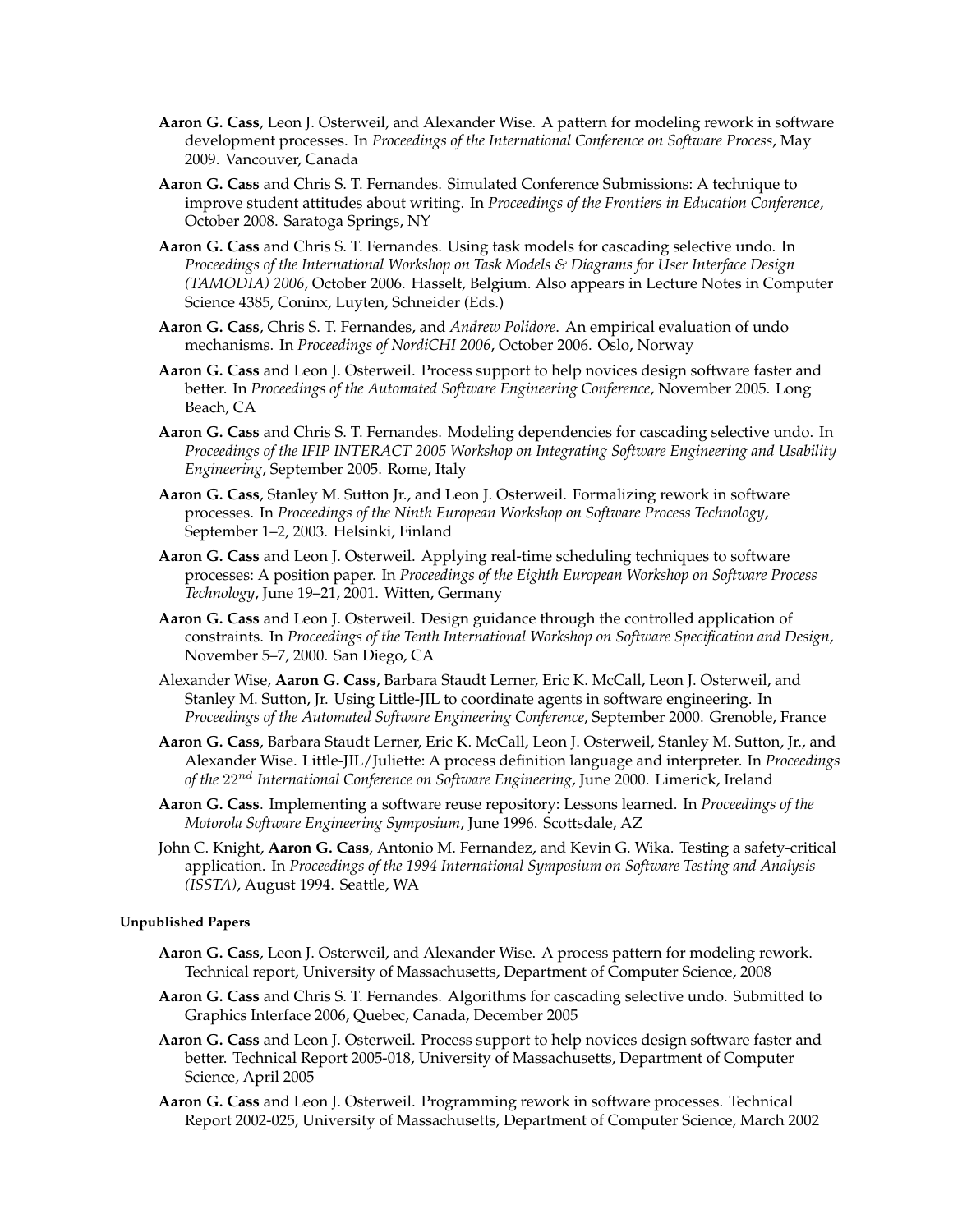- **Aaron G. Cass** and Leon J. Osterweil. Requirements-based design guidance: A process-centered consistency management approach. Technical Report 2002-024, University of Massachusetts, Department of Computer Science, March 2002
- **Aaron G. Cass**, Krithi Ramamritham, and Leon J. Osterweil. Exploiting hierarchy for planning and scheduling. Technical Report 2000-064, University of Massachusetts, Department of Computer Science, December 2000
- **Aaron G. Cass**, Barbara Staudt Lerner, Eric K. McCall, Leon J. Osterweil, and Alexander Wise. Logically central, physically distributed control in a process runtime environment. Technical Report 99-65, University of Massachusetts, Department of Computer Science, November 1999
- **Aaron G. Cass**, Hyungwon Lee, Barbara Staudt Lerner, and Leon J. Osterweil. Formally defining coordination processes to support contract negotiations. Technical Report 99-39, University of Massachusetts, Department of Computer Science, June 1999
- **Aaron G. Cass**, Barbara Staudt Lerner, and Leon J. Osterweil. Formally defining negotiation processes for electronic commerce applications. In *First IAC Workshop on Internet-Based Negotation Technologies*, March 1999. IBM TJ Watson Research Center, Yorktown Heights, NY

## **GRANTS AND AWARDS**

# **NSF Course, Curriculum, and Laboratory Improvement program**, March 2006 *Appreciating Technology and Understanding Science Through Usability Studies* Award number 536335: \$149,991 to outfit Laboratory for Empirical Study of Systems and develop two usability courses. Co-PI with Chris Fernandes

**Educator's Grant Program**, Fall 2004 \$800 for travel to FSE 2004

# **SERVICE**

- **Division IV Representative to the Faculty Exectuive Committee (FEC)**, Fall 2010 present Union College
- **Member, Planning and Priorities Group (P&P)**, Fall 2010 present Union College

## **Member of Web Page Committee**, Fall 2005 – present Union College Department of Computer Science

#### **Co-chair of papers committee**, 2009 – 2012

Consortium for Computing Sciences in Colleges, Northeastern Region (CCSCNE) conference, 2010, 2011, and 2012 editions

- **Reviewer**, 2005, 2007, 2008, 2010, 2011, 2012 IEEE Transactions on Education
- **Division IV Representative to the Academic Affairs Council (AAC)**, Fall 2006 Fall 2009 Union College
- **Member of Sub-Council (of the AAC) on Courses and Programs**, Fall 2006 Fall 2009 Union College
- **Seminar Series Co-coordinator**, Fall 2003 Spring 2006 Union College Department of Computer Science

# **Reviewer**, 2005

Consortium for Computing Sciences in Colleges in the Northeast Conference